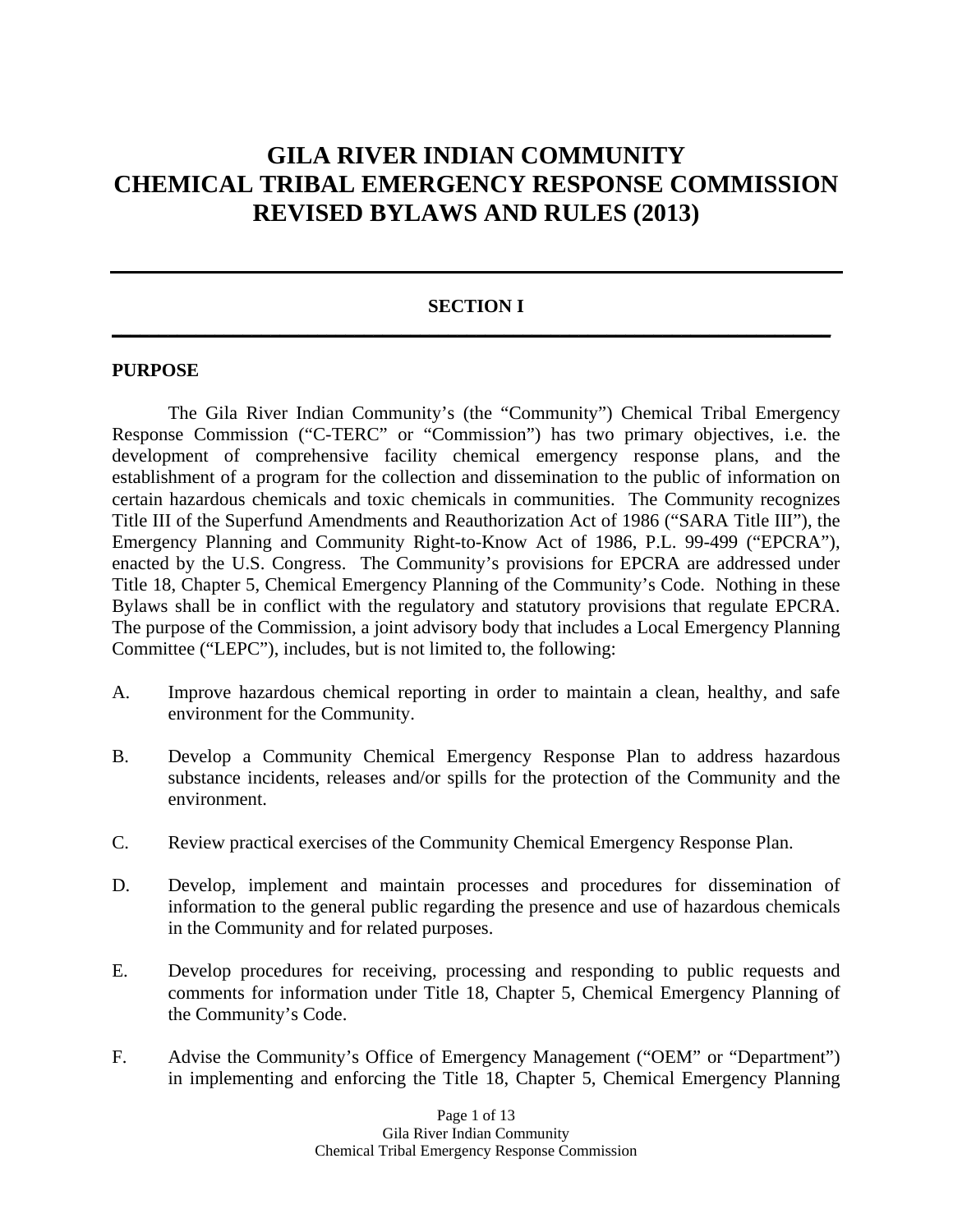and comply with any and all provisions of this title as required.

### **POLICY**

It shall be the policy of the Commission to monitor hazardous materials and to continuously work towards the distribution of public information on hazardous and toxic chemicals in the Community.

# **SECTION II**

#### **AUTHORITIES**

- A. Title 18, Chapter 5 of the Community Code establishes an emergency response commission that is authorized by the Governor to serve as an advisory body that shall exercise planning and oversight functions.
- B. Subject to available funding, the OEM as designated by the Governor of the Community may provide administrative support and exercise enforcement authority necessary for the effective implementation of the provisions of Title 18, Chapter 5.

#### **SECTION III**

#### **LIMITATION OF POWER**

The C-TERC shall have no power to:

- A. Expressly or by implication enter into any agreement of any kind on behalf of the Community; except, subject to availability of funds and as is consistent with Community law;
- B. Waive any right, privilege or immunity of, or release any obligation owed to, the Community; and
- C. Investigate, review, discuss or otherwise participate in personnel matters, which are held confidential pursuant to the Gila River Indian Community Employee Policies and Procedures.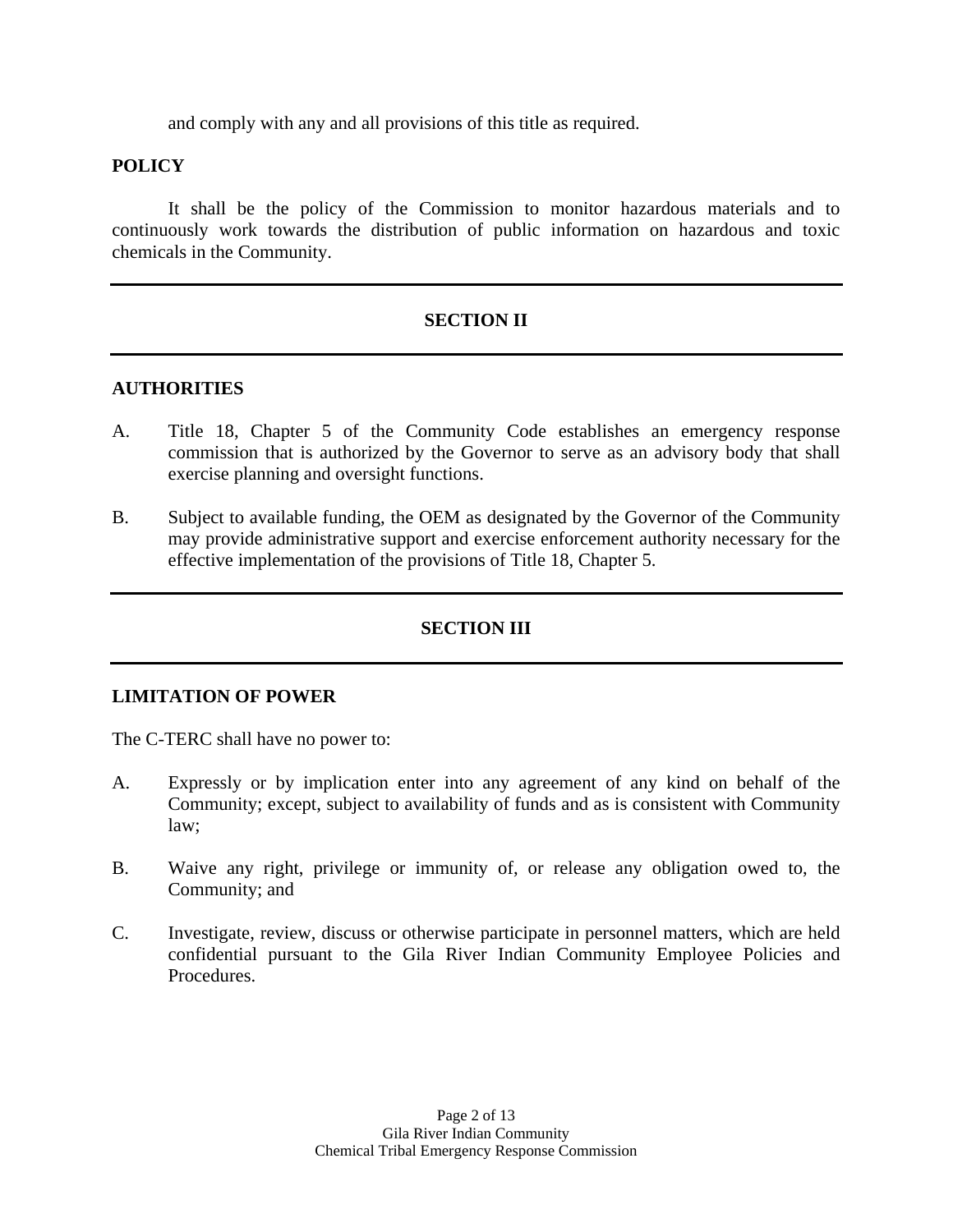### **SECTION IV**

#### **LOCATION**

The administrative office of the C-TERC is the Gila River Indian Community, Office of Emergency Management, Attention: EPCRA Coordinator, Mailing address: Post Office Box 1490, Sacaton, Arizona 85147.

# **SECTION V**

#### **EMERGENCY PLANNING DISTRICTS**

- A. C-TERC has established a single emergency planning district for the Community, in which C-TERC functions as a joint advisory body with the Community LEPC and is responsible for planning EPCRA planning responsibilities.
- B. Pursuant to GRIC Code § 18.505.A (2009), C-TERC may designate more than one emergency planning district to facilitate the preparation and implementation of the Community chemical emergency response plan(s). In such case, pursuant to § 18.505.C., C-TERC shall supervise and coordinate the activities of each designated LEPC and follow any additional requirements as provided under Title 18, Chapter 5 of the Community Code.

#### **SECTION VI**

#### **A. MEMBERSHIP**

The C-TERC shall be comprised of voting and non-voting (advisory) membership. As C-TERC also functions as the LEPC, C-TERC membership also includes the non-voting LEPC representatives in Section VI.D. below pursuant to § 18.505 of the Community Code.

#### **B. VOTING MEMBERSHIP (C-TERC)**

- 1. In accordance with § 18.504, the C-TERC shall consist of the following voting membership:
	- a. A chairperson, appointed by the Governor, who may be selected from subsection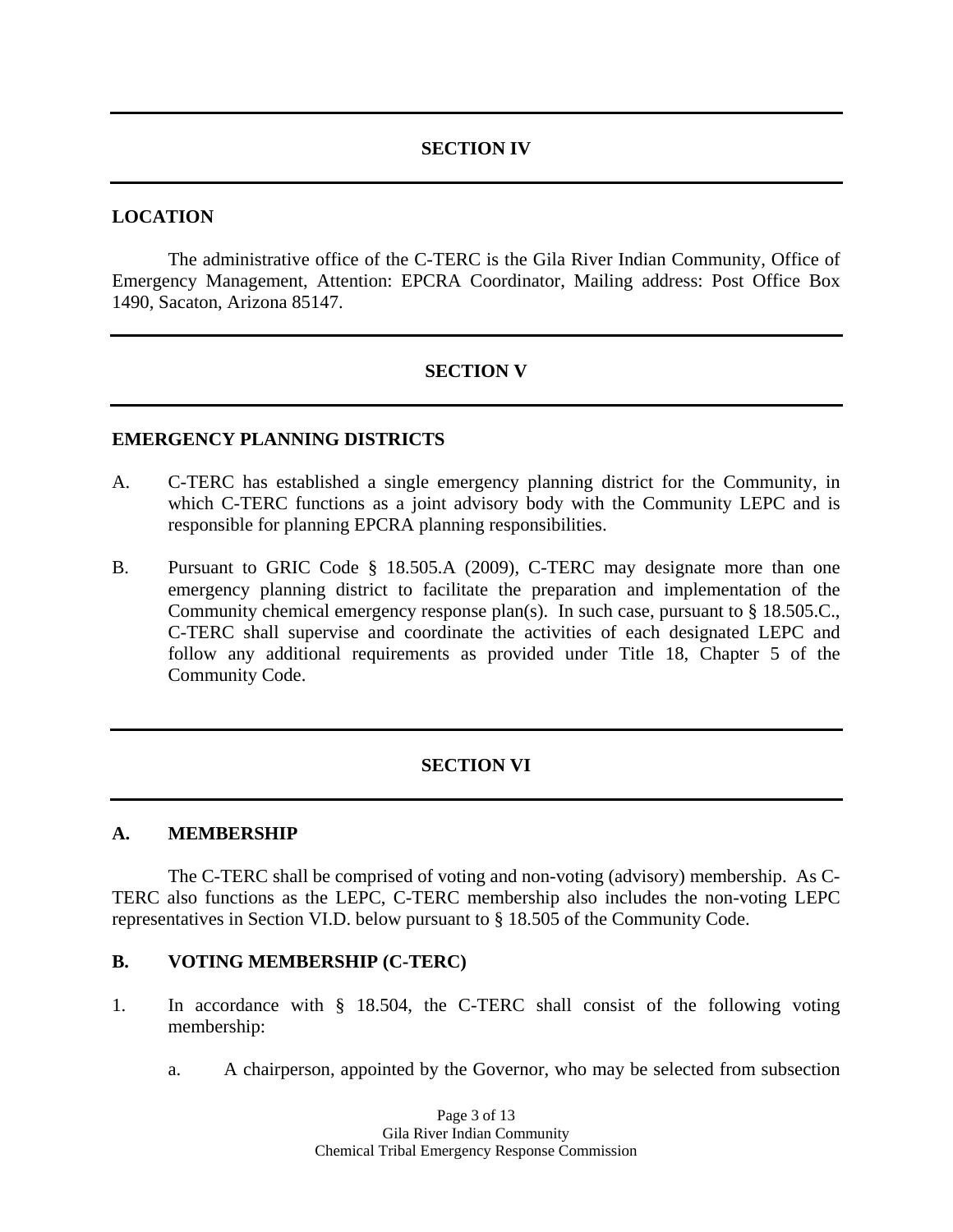b. below,

- b. The Director, or their designees, of the:
	- i. Office of Community Manager,
	- ii. Department of Environmental Quality,
	- iii. Health Resource Department,
	- iv. Department of Public Works,
	- v. Gila River Fire Department,
	- vi. Office of Emergency Management,
	- vii. Gila River Police Department,
	- viii. Occupational Safety and Health,
	- ix. Gila River Emergency Medical Services, and
	- x. Community-at-Large and Alternate Members:

(a) A representative of each of the seven districts who shall serve as a Community-at-Large member ("CLM").

(b) The CLMs shall be selected by the district they represent, according to a process of the district's own choosing and the representative shall be confirmed by the Governor.

(c) An alternate ("ACLM") shall also be selected by each district to serve in the absence of the representative.

(d) The CLMs and ACLMs shall serve a three-year term; however, the CLMs and ACLMs shall follow staggered terms as determined by the District.

- 2. The C-TERC may also appoint a member from Section VI.B.1.b. to be Vice-Chairperson.
- 3. Voting.
	- a. Voting members shall attend and participate in all meetings or designate a designee or send the ACLM if absent and shall report C-TERC information to each of their districts/departments and return any concerns or information.
	- b. Each voting member, or their designees or ACLM, shall be entitled to one vote. If both a voting member *and* the designee or ACLM attend the meeting, only the voting member has voting privileges.
	- c. Voting members may register their abstention on any vote, which shall be reflected in the minutes.
	- d. Motions shall be carried by a simple majority vote of the members present, except for amendments, modifications, or deletions to the Bylaws. To approve amendments, modifications or deletions to the Bylaws, these Bylaws may be amended by a two-thirds vote of the entire membership of the C-TERC, only after the proposed change has been read and discussed at a previous meeting.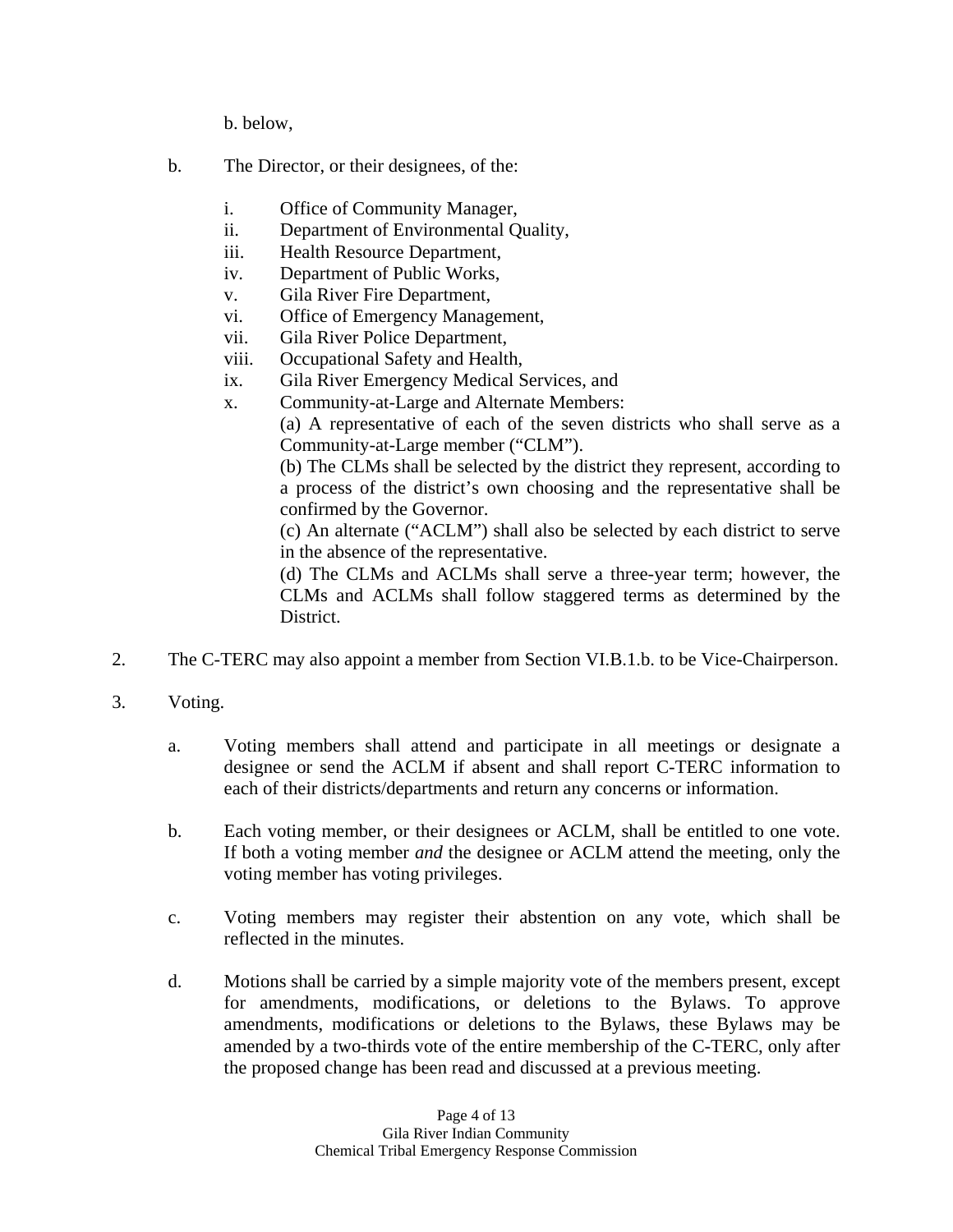# **C. NON-VOTING MEMBERSHIP (ADVISORY)**

- 1. Pursuant to § 18.504.F. of the Community Code, an advisory body shall be established to provide technical assistance to the C-TERC. The advisory body shall be appointed by the C-TERC and shall consist of representatives from the following entities:
	- a. Facility owners/operators subject to the requirements of Title 18, Chapter 5 of the Community Code,
	- b. Gila River Health Care Corporation, Facilities Management,
	- c. Gila River Department of Community Housing,
	- d. Gila River Indian Community Office of General Counsel,
	- e. Gila River Indian Community Communication and Public Affairs Office,
	- f. Gila River Indian Community Rangers, and
	- g. Land Operations, United States Department of the Interior, Bureau of Indian Affairs, Pima Agency.
- 2. The advisory body shall attend and participate in all meetings or designate an alternate if absent. These members do not have voting privileges. These members shall report C-TERC information to each of their departments/agencies and return any concerns or information. The advisory body may also consist of technical assistance from any Community department as needed.

# **D. LOCAL EMERGENCY PLANNING COMMITTEE**

- 1. An LEPC is an entity that is established by the C-TERC. The LEPC is for planning and advisory purposes only. The LEPC will advise the C-TERC decision-making body, however, will have no voting privileges or regulatory responsibilities.
- 2. Pursuant to § 18.505.B., C-TERC shall appoint members to the LEPC, which shall include at least one representative from the following groups:
	- a. Group I Elected Community Council and District Representatives,
	- b. Group II Community members with professional experience in the areas of medicine, law enforcement, civil defense, firefighting, first aid, health, environmental protection and hospital administration,
	- c. Group III Broadcast and print media,
	- d. Group IV Community groups,
	- e. Group  $V -$  Owners and operators of facilities subject to the requirements of Title 18, Chapter 5.

# **E. CONFLICTS OF INTEREST**

1. A conflict of interest means using, or attempting to use, any official or apparent authority of one's office or duties that could reasonably be perceived as: (i) placing private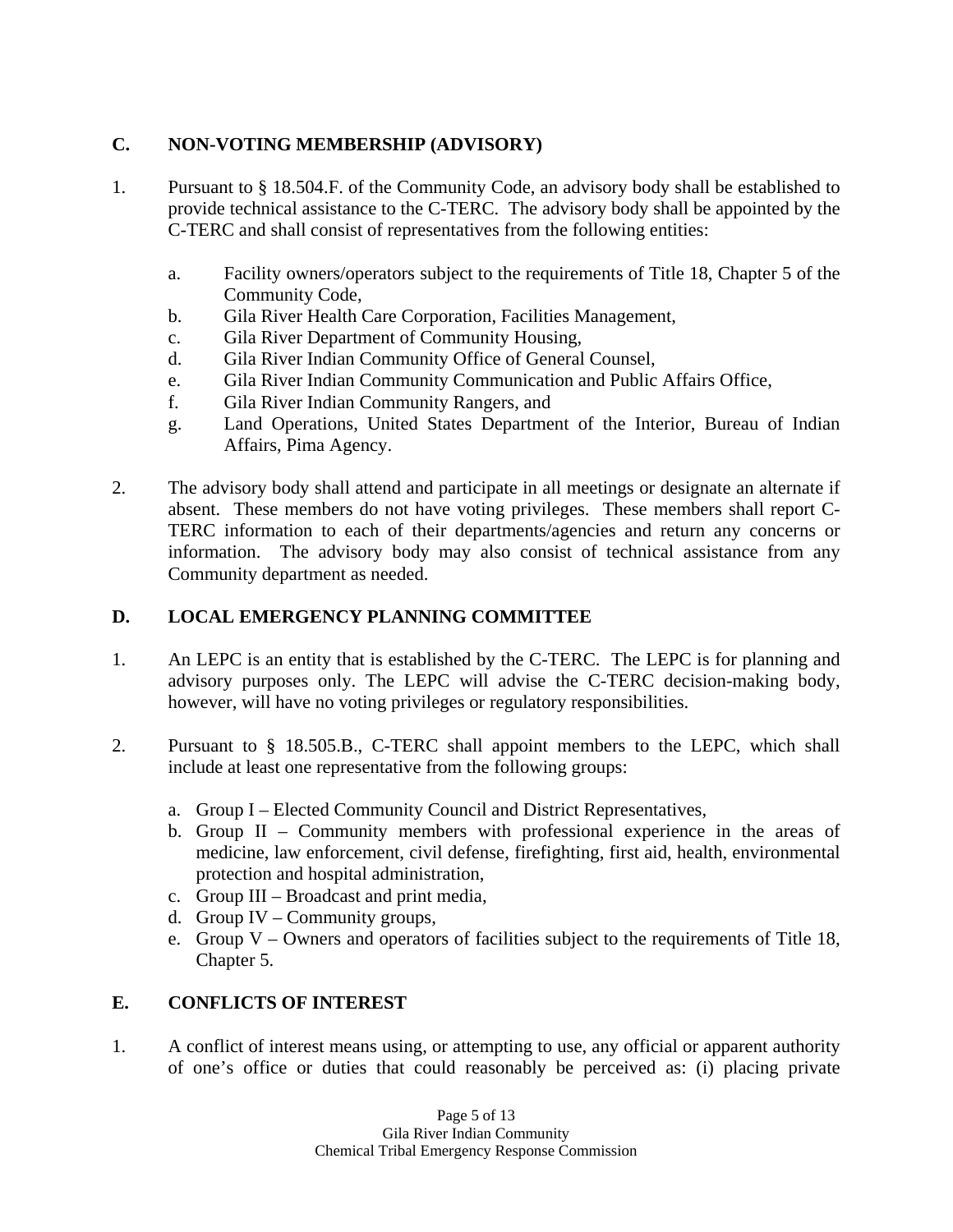economic gain, or that of any special business, special interest, or political interests with which one is associated, before those of the Commission or the Community, whose paramount interests one is intended to serve; (ii) interfering with one's own disciplinary proceeding; (iii) influencing one's own appointment; or (iv) influencing an employment matter involving a member of one's own immediate family, when the immediate family member in question is an employee of the Community or Community entity.

- 2. Abstention from Official Action.
	- a. When one is required to take official action on a matter that one has a conflict of interest, he/she should first consider eliminating that conflict. If that is not feasible, one shall:
		- i. disclose the matter and the nature of the potential conflict of interest in a manner in which it is reflected in the meeting minutes or in a manner that will be recorded in an official manner; and
		- ii. abstain from sponsoring, voting, influencing or in any manner attempting to influence any vote, or otherwise participating in the official decision or determination on the matter.
	- b. Unless otherwise provided by applicable law, the abstention by such person from voting or otherwise participating in the official determination or decision shall not affect the presence of such person for purposes of establishing a quorum necessary for the Commission to take such action or vote upon such matter.

# **SECTION VII**

# **A. OFFICERS; OFFICER'S DUTIES**

- 1. The Chairperson, Vice-Chairperson and Secretary shall be considered Officers for the Commission.
- 2. The Chairperson shall be appointed by the Governor and serves a one year term. The Chairperson shall preside over the C-TERC meetings. The Chairperson approves the C-TERC agendas. The Chairperson is responsible for calling all regular and special meetings of the C-TERC and shall sign, on behalf of the C-TERC, documents that require such signature. The Chairperson shall serve in the leadership capacity for accountability in order to fulfill the C-TERC goals and responsibilities and shall exercise such other duties as from time to time may be assigned to him/her by the C-TERC.
- 3. If the Commission appoints a Vice-Chairperson, the Vice-Chairperson shall serve a one year term and shall serve in the capacity of the Chairperson when the Chairperson is absent or upon designation by the Chairperson. The Vice-Chairperson shall exercise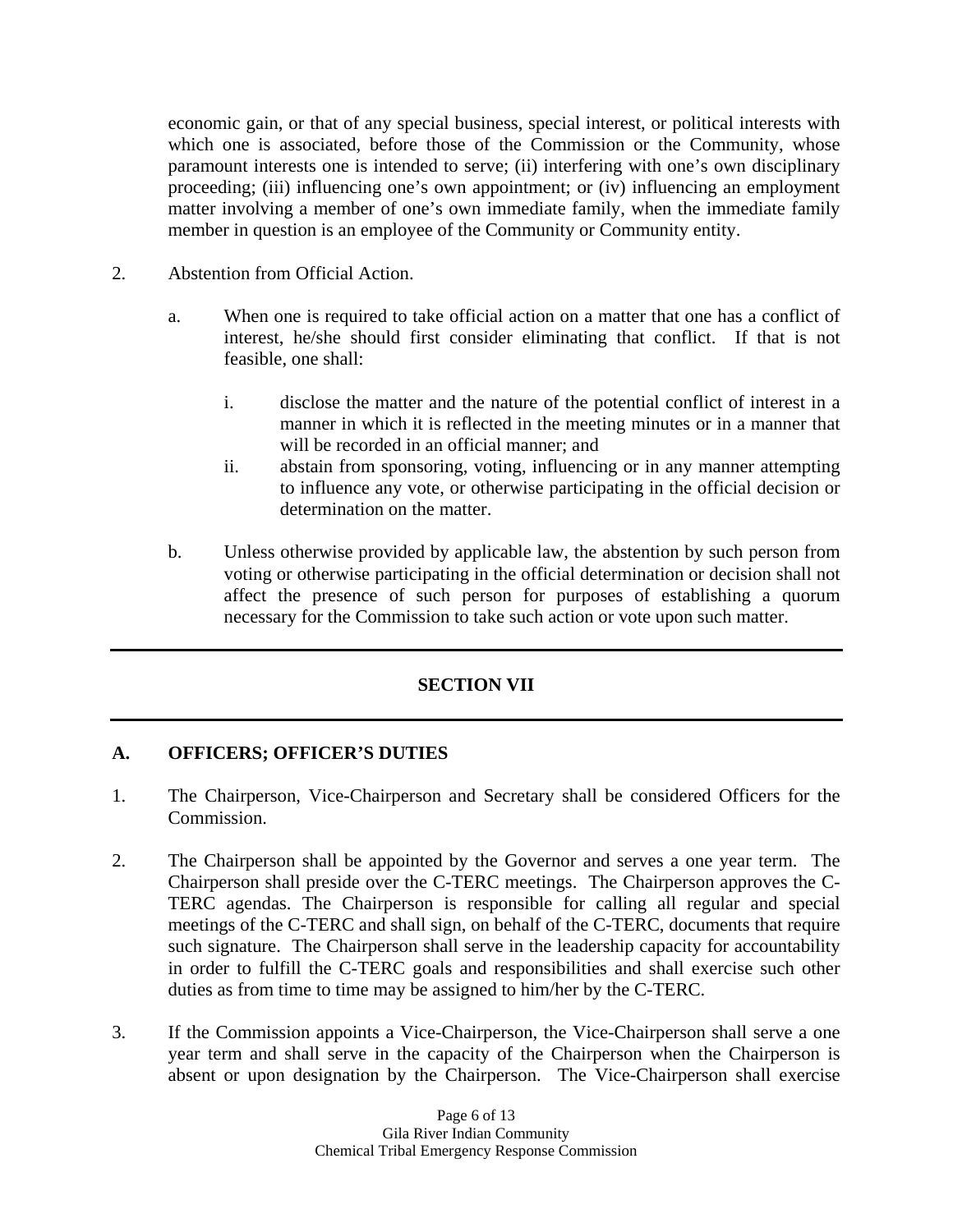such other duties as from time to time may be assigned to him/her by the C-TERC.

4. The Secretary shall be the EPCRA Coordinator, unless the members of the Commission appoint a Secretary from within their membership for a one year term. The Secretary shall be responsible for recording and drafting meeting minutes, setting up AV equipment for meetings, distributing the monthly C-TERC agenda, providing the C-TERC with meeting materials, and taking the official roll call.

# **B. TERM; REMOVAL**

- 1. No Officer shall serve more than three consecutive terms, unless the Secretary is the EPCRA Coordinator.
- 2. An appointed Officer may be removed by a majority vote of the Commission for inefficiency, neglect of duty, malfeasance, misfeasance or nonfeasance in office. If the Commission votes to remove the Chairperson, another Chairperson shall be appointed without delay.

# **SECTION VIII**

### **STAFFING – EPCRA COORDINATOR**

- A. The OEM, primarily through the EPCRA Coordinator, may provide administrative support to the C-TERC. Specifically, "Subject to available funding, the Department may provide administrative support and exercise the enforcement authority necessary for the effective implementation of the provisions of this chapter." § 18.504.C.
- B. Pursuant to § 18.504.E.1.c., the EPCRA Coordinator will serve as the coordinator for information, unless C-TERC takes action to appoint another person.
- C. The EPCRA Coordinator may be the C-TERC secretary at C-TERC meetings unless a Secretary is appointed by the C-TERC to carry out the duties of C-TERC secretary.
- D. The EPCRA Coordinator may perform the following additional duties:
- 1. Keep a current listing, within the EPCRA office of the OEM, of all facilities within the exterior boundaries of the Community subject to Tier II reporting, as well as current files of facility Tier II forms, Facility Chemical Emergency Response Plans and any violation history;
- 2. Enforce Title 8, Chapter 5 of the Community Code by inspecting and monitoring facilities with Tier II reporting responsibilities and facilities responsible for submitting a Facility Chemical Emergency Response Plan;
- 3. Report facilities with suspected Tier II and/or Facility Chemical Emergency Response Plan submittal violations to the OEM Director, Waste Program manager, GRIC Fire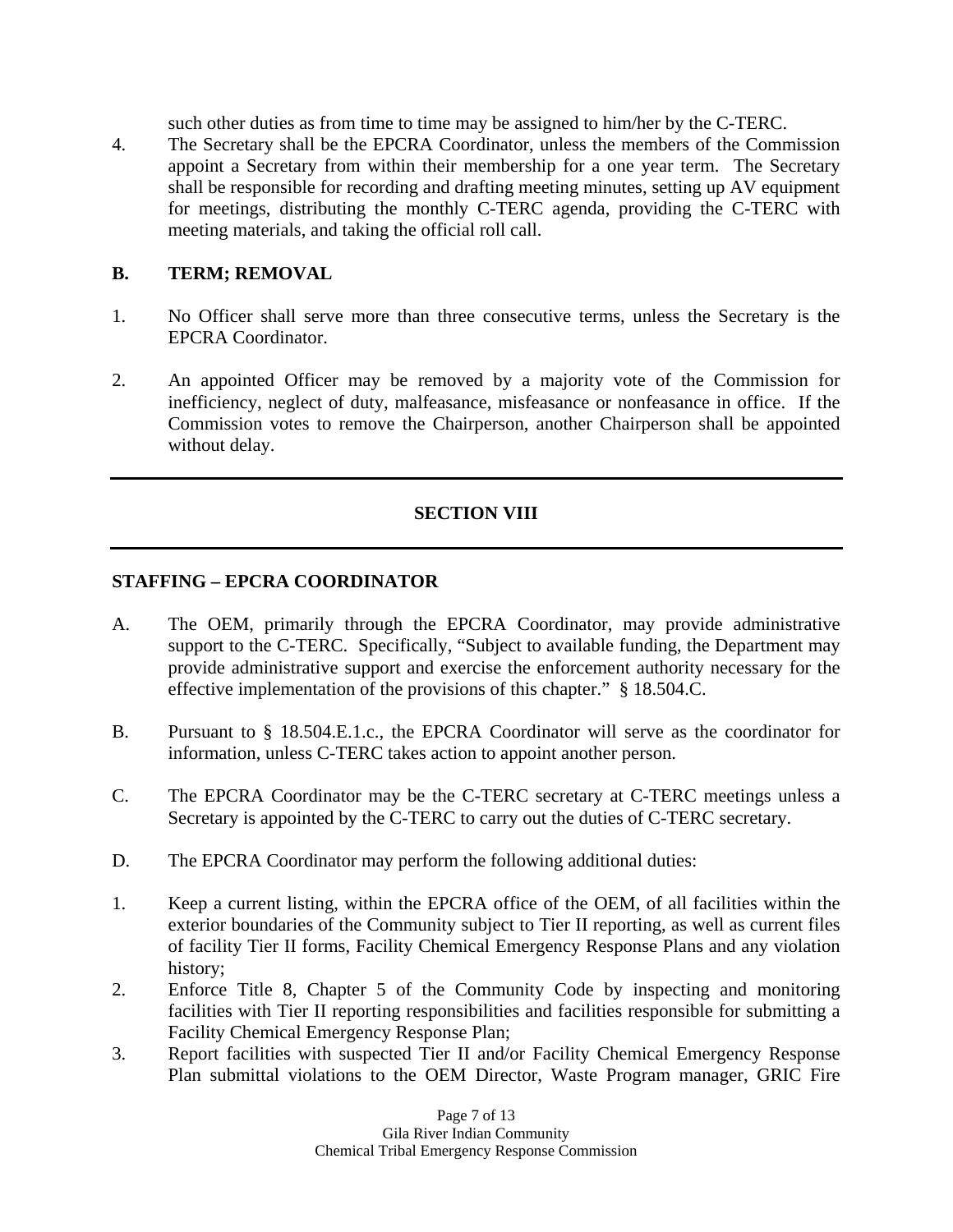Chief and the Department of Environmental Quality Director.

- 4. Coordinate the development of the Community's Chemical Emergency Response Plan with the C-TERC and OEM.
- 5. Maintain compliance with EPCRA and inform the C-TERC and OEM of any federal revisions and/or amendments to SARA Title III, EPCRA for consideration of updating/revising the Community's Title 18, Chapter 5.
- 6. Establish and maintain a repository for information submitted and obtained under Title 18, Chapter 5, which shall be maintained in the EPCRA Coordinator's office and shall be available during normal working hours (subject to Section XIII below).

# **SECTION IX**

### **RESIGNATIONS/TERMINATIONS**

- A. The CLM and ACLM membership may be terminated by submission of a formal letter of resignation to the respective District and C-TERC Chairperson.
- B. Any CLM and ACLM may be removed by their respective District and the Governor upon the recommendation of a majority vote of the Commission for inefficiency, neglect of duty, malfeasance, misfeasance or nonfeasance in office. A CLM and ACLM may be removed for failing to attend three Commission meetings without good cause.
- C. Any District affected by the termination of a CLM or ACLM shall immediately replace that CLM or ACLM, and the CLM or ACLM shall be confirmed by the Governor.

# **SECTION X**

#### **COMPENSATION & STIPENDS; EDUCATION**

A. Pursuant to § 18.504.D. of the Community Code, shall be as follows:

"Compensation to Commission and advisory body members shall conform to existing Community policy and shall also be subject to the following:

- 1. The C-TERC shall determine the training classes and other activities that Commission and advisory body members may participate in at program expense.
- 2. Community-At-Large members of the Commission shall be compensated for participation in Commission activities. If the chairperson is not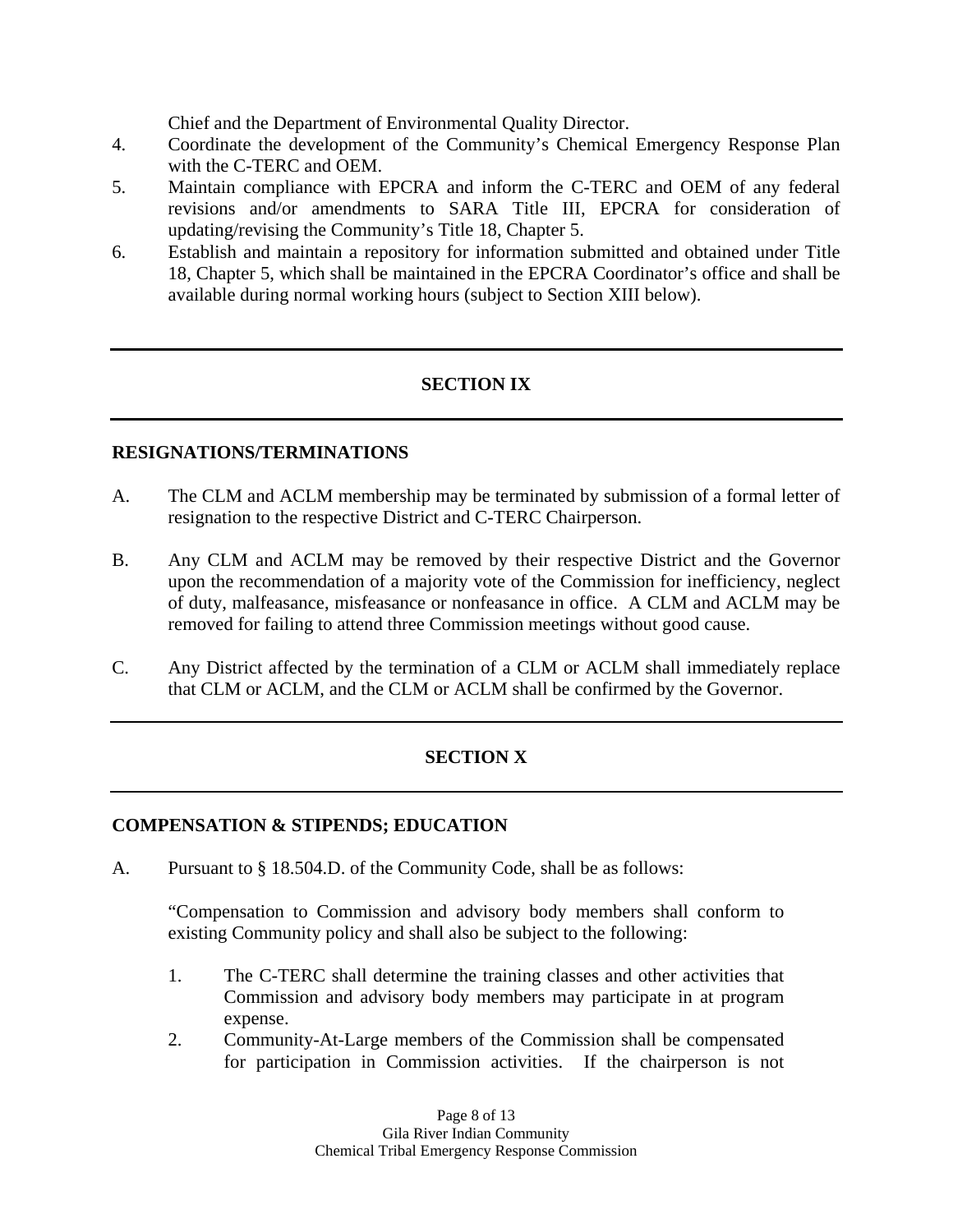selected from § 18.504.A.2., the Chairperson shall be compensated for participation in the Commission activities.

- 3. C-TERC and advisory body members may receive prepaid or reimbursed payment for travel and out-of-pocket expenses incurred in relation to specific Commission approved activities provided such prepayment and/or reimbursement is not otherwise payable or reimbursable from funds of the agency at which such member is employed. Subject to funding, the C-TERC may pay for other pre-approved Community agencies training travel requests."
- B. Pursuant to § 18.504, an ACLM shall also be selected by each District to serve in the absence of the CLM. In the absence of CLMs, the ACLM may participate in C-TERC activities and receive compensation. It is only in the absence of the CLM that the ACLM can receive a stipend, not in conjunction.
- C. Educational Training. Any voting member whose employment does not already require background knowledge relating to chemical emergency planning shall complete at least three hours of training each year relating to chemical emergency planning and file a compliance document with the EPRCA Coordinator. The training may be provided by the Department, or other appropriate Community department(s). Additionally, within the first year of being on the Commission, voting members are required to complete the National Incident Management System ("NIMS") 100 and NIMS 200 courses. The CLM and ACLM shall report their compliance with this section to their respective Districts each year during the anniversary month of their initial appointment. Voting members who are employees of the Community required to complete this section shall report their compliance to their supervisor. The training requisites identified in this section, The training requisites identified in this section, including the NIMS training, may be satisfied through a voting member's education and training requirements relating to his or her current employment with the Community.
- D. Commission members who are also employees of the Community are subject to the terms of the Community's Employee Policies and Procedures.

# **SECTION XI**

# **A. MEETINGS**

- 1. Regular Meetings Regular meetings will be held on the third Thursday of each month to begin at 2:00 p.m. unless otherwise announced, at a place designated by the Chairperson. In the event that the Chairperson is unavailable, the Vice-Chairperson may designate a location for meetings.
	- a. Notices of regular meetings shall be posted at all District Service Centers, on the Gila River Intranet and Internet Community Calendar seven days before the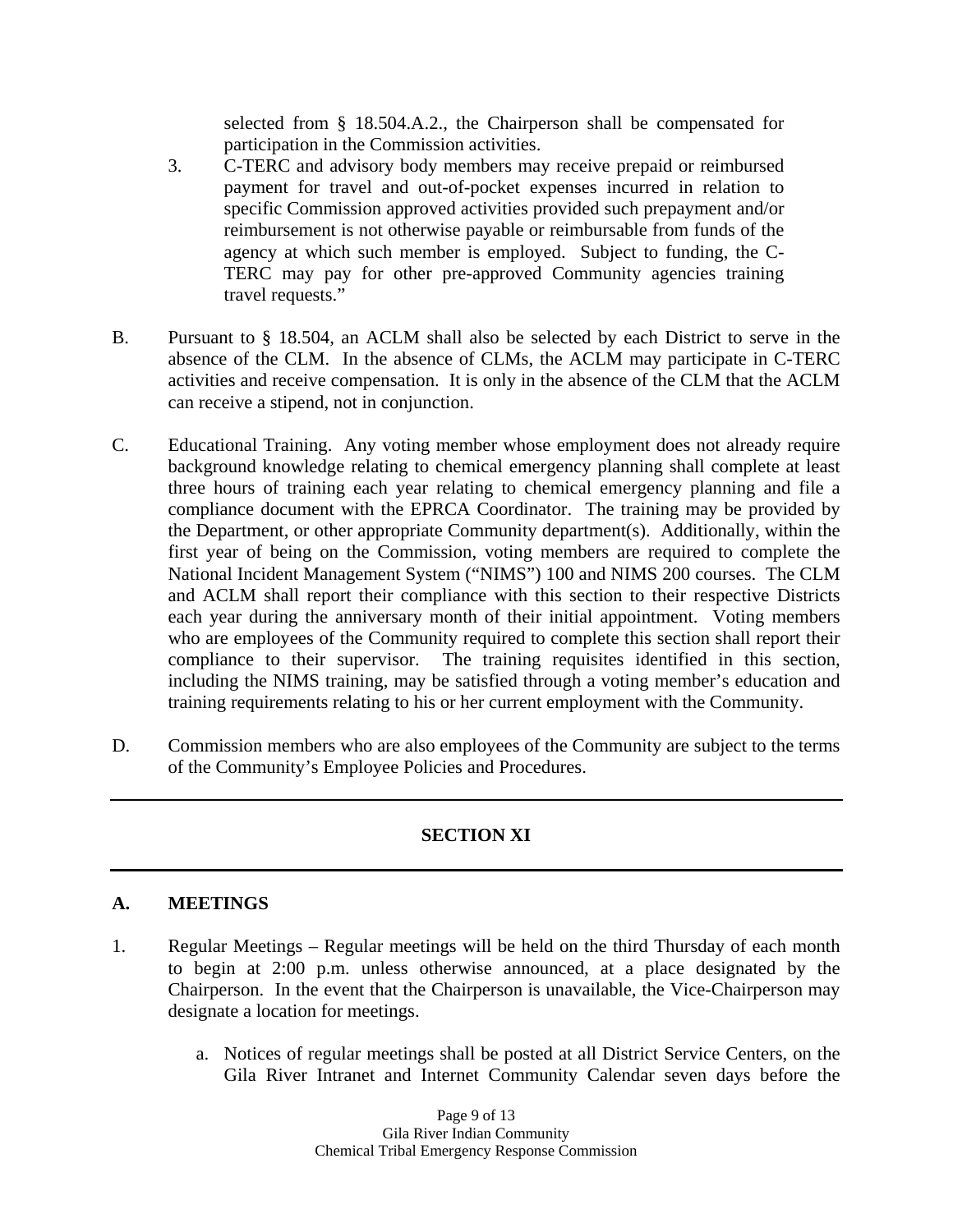meeting.

- b. Monthly meeting materials shall be distributed to C-TERC members at least four days before the meeting. An opportunity for public comment will be included in all regular scheduled meetings.
- 2. Special Meetings Special meetings will be held at a time and a place designated by the Chairperson. In the event that the Chairperson is unavailable, the Vice-Chairperson may call a special meeting to take place. For special meetings, C-TERC members shall be notified at least seven days before the meeting.
- 3. Public Comment Meetings The Commission shall hold such public comment meetings as it may deem necessary and desirable at such times and places as may be determined by a simple majority vote of the Commission in a regular meeting.
- 4. The C-TERC will develop and maintain a mailing list of interested individuals to whom meetings notices will be mailed or provided through other means.

# **B. CONDUCT OF MEETINGS**

Parliamentary procedure at all meetings of the Commission shall be governed by the most recent edition of Robert's Rules of Order, except to the extent such procedure is otherwise determined by law to be in conflict with these Bylaws.

# **C. AGENDA**

Any Commission member may request the Chairperson to place an item on the agenda. If the Chairperson should decline the request, a Commission member may have such item placed on the agenda by submitting it in writing to the Chairperson with supporting signatures of three Commission members.

# **D. QUORUM**

A quorum of members is required to start the meeting or vote on any action item. A quorum shall consist of at least fifty percent (50%) of the established voting membership. When a vacancy occurs in the C-TERC, the vacancy will not count toward the quorum and the remaining members of the C-TERC may exercise all the power of the Commission until the vacancy is filled.

# **E. MINUTES**

- 1. The C-TERC business conducted at any regular or special meeting shall be documented.
- 2. EPCRA/C-TERC Coordinator or other assigned individual shall document the meeting by written notes and/or electronic recording.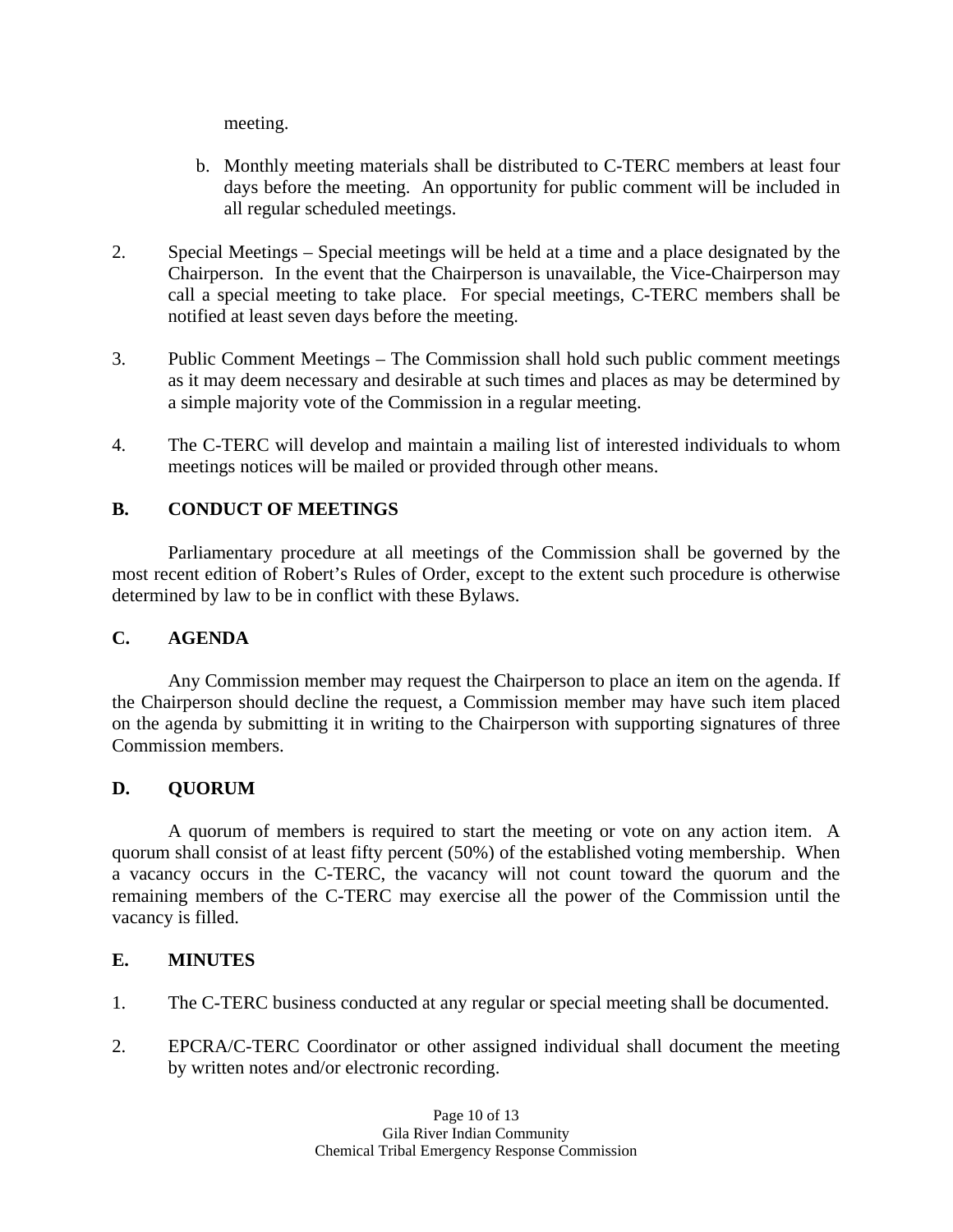3. Meeting minutes will be distributed in the meeting materials packet at least four days before the meetings for review. At the following meeting, the meeting minutes shall be considered for approval. Upon approval, copies of the meeting minutes shall be distributed to the membership and kept in an archival file located in the EPCRA Coordinator's office. Additional copies shall be available to the general public (unless considered confidential) upon request.

# **F. REPORTS AND RECOMMENDATIONS**

- 1. At the option of the Chairperson, all resolutions submitted for consideration by the Commission shall first be referred to an appropriate committee (if established) for review, consideration and its recommendation.
- 2. The Commission shall annually prepare a report describing its activities for the preceding year. Upon approval by the Commission, this report shall be transmitted by the Chairperson to the Governor and to the Community Council. The annual report shall be made available to the general public upon request.
- 3. A draft of any proposed Commission report shall be circulated to all members of the Commission at least 30 days prior to consideration by the full Commission at a regular scheduled meeting.
- 4. No final report or recommendations of any kind or official action shall be released in the name of the Commission unless and until it has been duly adopted by a favorable vote of a simple majority of the members of the Commission. All reports will be made available to the public and affected agencies by appropriate means.

# **SECTION XII**

#### **COMMITTEES & RESPONSIBILITIES OF COMMITTEE MEMBERS**

The C-TERC shall appoint such standing or special committee(s) as required. The duties of each committee shall be prescribed by the Commission and shall be subject to the following:

- A. Chairperson Committees will be chaired by a Commission member.
- B. Membership Committees will consist of at least three Commission members.
- C. Quorum A quorum shall consist of a simple majority of committee members.
- D. Notice of Meetings Notices of committee meetings shall be posted on the Gila River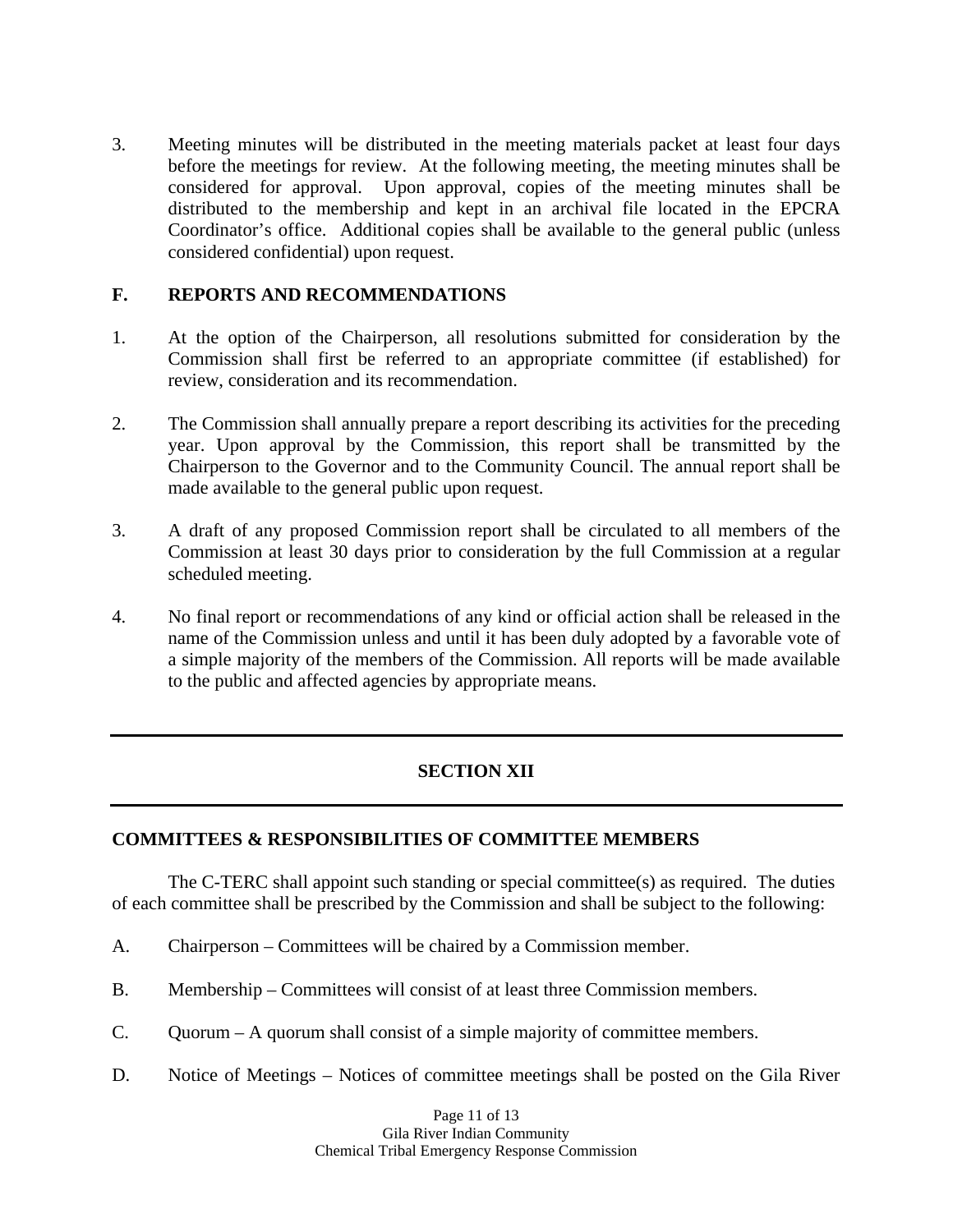Intranet and Internet Community Calendar at least seven days before the meeting. Meeting materials shall be distributed to committee members at least four days before the meeting.

- E. Voting Voting shall follow the same procedure as prescribed for Commission meetings and described in Section VI.B.
- F. Expectations of Committee Chairs Committee Chairs will be expected to:
- 1. Schedule Committee meetings as needed;
- 2. Recommend an agenda for each committee meeting;
- 3. Preside at each committee meeting;
- 4. Sign all minutes and other such records; and
- 5. Provide a report of committee activities at Commission meetings.
- G. Expectations of Committee Members Committee members are expected to attend committee meetings. At the direction of the Commission Chair, the committee members should be prepared to annually review the activities of the committee, develop a committee mission statement, and define goals.
- H. Committee Actions All committee actions are subject to approval by the Commission unless the Commission has specifically delegated approval authority.
- I. Special Committees When deemed necessary to carry out Commission assignments, the Commission Chair may appoint a special committee with specific duties. Once the tasks of a special committee have been fulfilled, that committee will be disbanded at the discretion of the Commission Chair.

# **SECTION XIII**

# **PUBLIC INFORMATION PROCEDURES**

- A. Information available to the public shall be governed by § 18.508 of the Community Code. Pursuant to § 18.504.E.1.d., C-TERC establishes the following procedures for receiving and processing public information and requests:
- 1. The C-TERC and OEM permits, within reason, the inspection and copying of records during normal business hours of 8:00 AM to 5:00 PM and at the availability of the EPCRA Coordinator. The requestor shall submit a written request, on a form provided by OEM, describing the documents being requested.
- 2. The EPCRA Coordinator shall determine if the requested material is either subject to applicable provisions in Title 18, Chapter 5, Chemical Emergency Planning or if the material is confidential and will act accordingly.